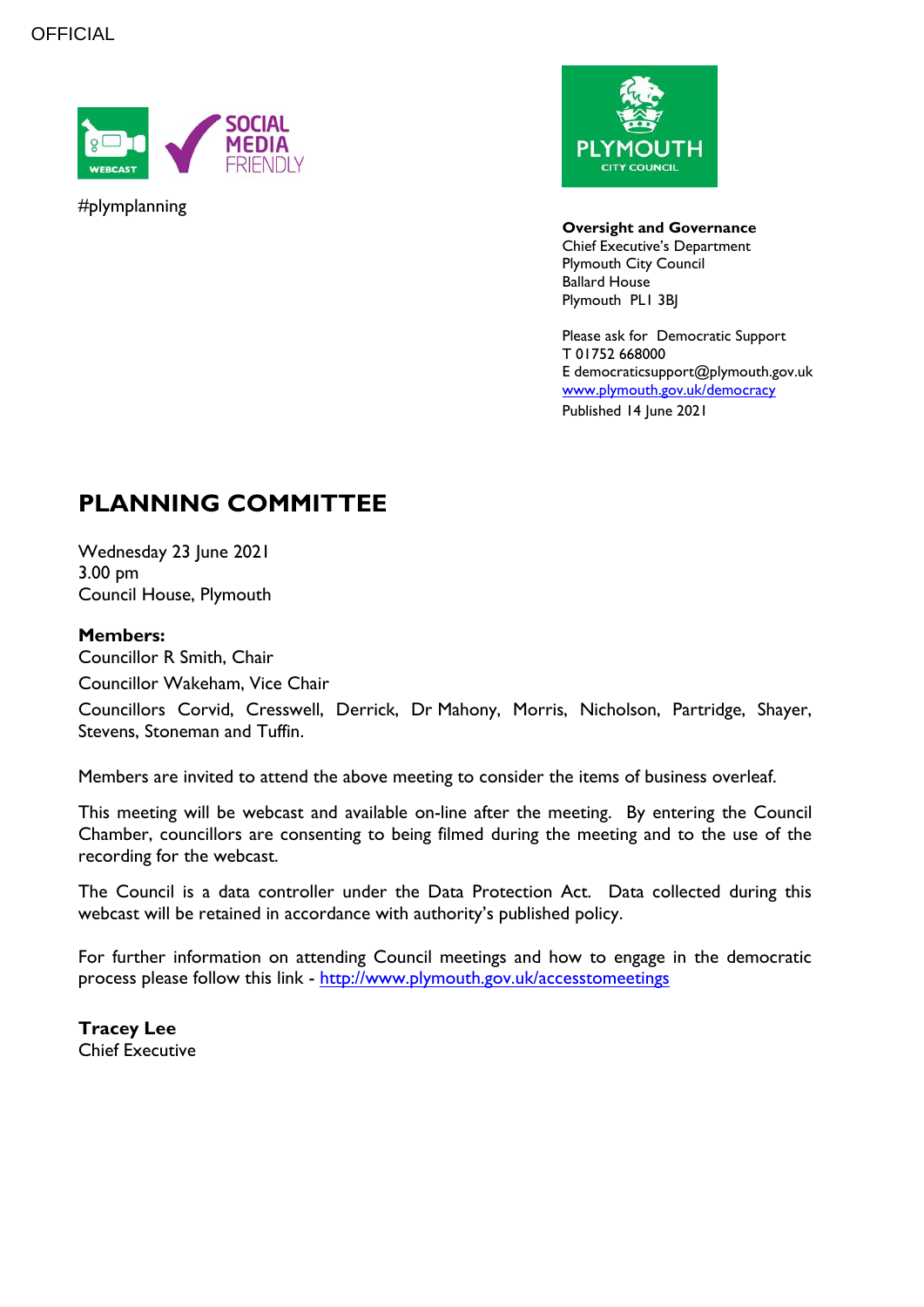## **Planning Committee**

#### **1. To Note the Appointment of Chair and Vice Chair for the Municipal Year 2021/ 2022:**

#### **2. Apologies**

To receive apologies for non-attendance submitted by Committee Members.

#### **3. Declarations of Interest**

Members will be asked to make any declarations of interest in respect of items on this agenda.

#### **4. Minutes (Pages 1 - 10)**

The Committee will be asked to confirm the minutes of the meeting held on 8 April 2021.

#### **5. Chair's Urgent Business**

To receive reports on business which, in the opinion of the Chair, should be brought forward for urgent consideration.

#### **6. Questions from Members of the Public**

The Chair will receive and respond to questions from members of the public submitted in accordance with the Council's procedures. Questions shall not normally exceed 50 words in length and the total length of time allowed for public questions shall not exceed 10 minutes. Any question not answered within the total time allowed shall be the subject of a written response.

#### **7. Planning Applications for consideration**

The Assistant Director for Strategic Planning and Infrastructure will submit a schedule asking Members to consider Applications, Development proposals by Local Authorities and statutory consultations under the Town and Country Planning Act 1990 and the Planning (Listed Building and Conservation Areas) Act 1990.

7.1. 10 Commercial Wharf Madeira Road Plymouth PL1 2NX - 21/00082/FUL **(Pages 11 - 20)**

| Applicant:      | <b>Miss Sophie Chiswell</b> |
|-----------------|-----------------------------|
| Ward:           | St Peter and the Waterfront |
| Recommendation: | <b>Grant conditionally</b>  |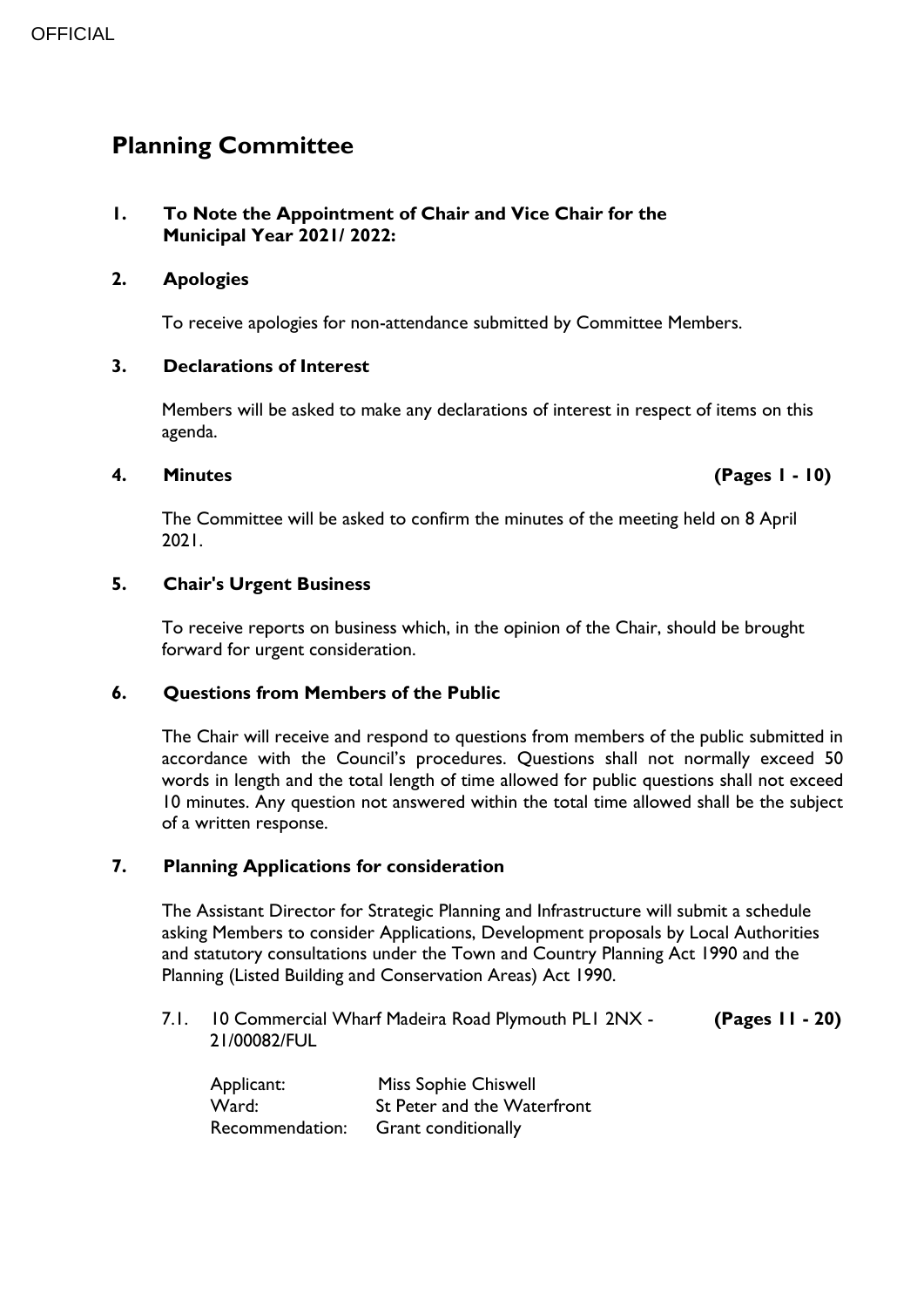| 9.   | <b>Planning Application Decisions Issued</b> |                                                                       |                                                                            | (Pages 103 - 146) |  |
|------|----------------------------------------------|-----------------------------------------------------------------------|----------------------------------------------------------------------------|-------------------|--|
| 8.   |                                              | <b>Planning Enforcement</b>                                           |                                                                            | (Pages 99 - 102)  |  |
|      |                                              | Applicant:<br>Ward:<br>Recommendation:                                | Mr Paul Britton<br>Plympton St Mary<br>Grant conditionally subject to S106 |                   |  |
|      | 7.6                                          | Former China Clay Dryer Works Coypool Road Plymouth -<br>19/01288/OUT |                                                                            | (Pages 45 - 98)   |  |
|      |                                              | Applicant:<br>Ward:<br>Recommendation:                                | Mr and Mrs Vanstones<br>Plymstock Radford<br>Grant conditionally           |                   |  |
|      | 7.5.                                         | I Boston Close Plymouth PL9 7NR - 21/00842/FUL                        |                                                                            | (Pages 39 - 44)   |  |
|      |                                              | Applicant:<br>Ward:<br>Recommendation:                                | Mr and Mrs Vallance<br>Ham<br>Grant conditionally                          |                   |  |
| 7.4. |                                              | 9 Recreation Road Plymouth PL2 3NA - 21/00376/FUL                     |                                                                            | (Pages 33 - 38)   |  |
|      |                                              | Applicant:<br>Ward:<br>Recommendation:                                | Mr Richard Best<br>Eggbuckland<br>Grant conditionally                      |                   |  |
|      | 7.3.                                         | 38 St Edward Gardens Plymouth PL6 5PD - 21/00567/FUL                  |                                                                            | (Pages 27 - 32)   |  |
|      |                                              | Applicant:<br>Ward:<br>Recommendation:                                | Miss Sophie Chiswell<br>St Peter and the Waterfront<br>Grant conditionally |                   |  |
|      | 7.2.                                         | 10 Commercial Wharf Madeira Road Plymouth PLI 2NX -<br>21/00327/ADV   | (Pages 21 - 26)                                                            |                   |  |

The Service Director for Strategic Planning and Infrastructure, acting under powers delegated to him by the Council, will submit a schedule outlining all decisions issued since the last meeting  $-$ 

- 1) Committee decisions;
- 2) Delegated decisions, subject to conditions where so indicated;
- 3) Applications withdrawn;
- 4) Applications returned as invalid.

Please note that these Delegated Planning Applications are available to view online at: <http://www.plymouth.gov.uk/planningapplicationsv4/welcome.asp>